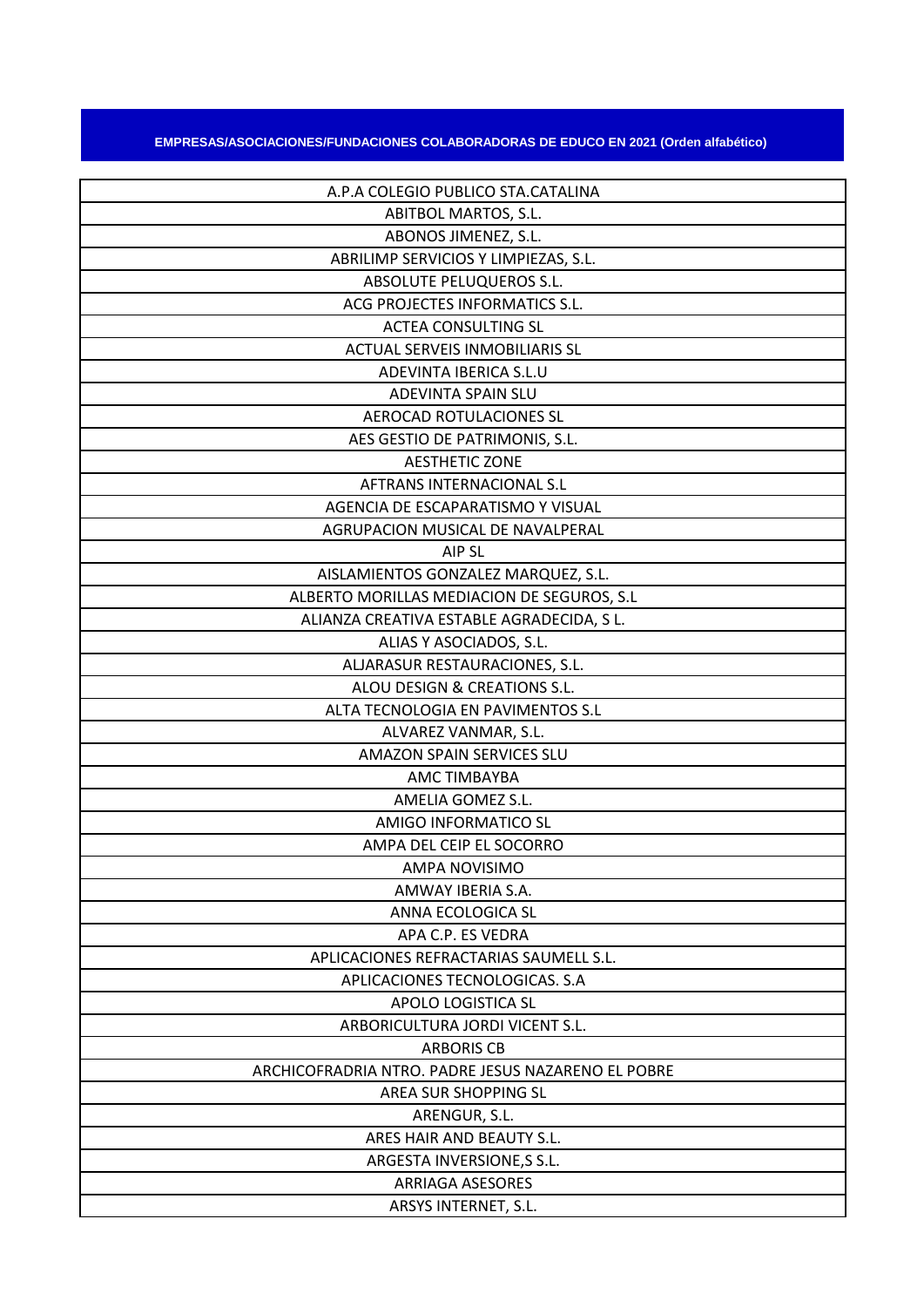| EMPRESAS/ASOCIACIONES/FUNDACIONES COLABORADORAS DE EDUCO EN 2021 (Orden alfabético) |
|-------------------------------------------------------------------------------------|
| ARTEIXO CENTRO COMERCIAL ABERTO                                                     |
| AS.CULTURAL Y RECREATIVA DE BOMBEROS                                                |
| AS.REIKI TERAPEUTICO DIEGO GALLEGO                                                  |
| ASECONSUL S.B.V., S.L.                                                              |
| ASESORAMIENTO Y SERVICIOS MAYTE, S.L.                                               |
| ASESORIA LABORAL JURIDICA GALINDO GALINDO                                           |
| ASESORIA VALLEDOR, S.L.                                                             |
| ASOC. CULTURAL ANTONIA RODRIGUEZ MENA                                               |
| ASOC. DE JOVENES AGRICULTORES DE AGUILAS                                            |
| ASOC. DE NTRA.SRA. DEL ROCIO DE SAN ANTONIO ABAD                                    |
| ASOC.CULTURAL PEÑA CORTIJO DE TORRES                                                |
| ASOC.DE AMAS DE CASA "MARIA DE CORDOBA"                                             |
| ASOC.PARA DESARROLLO INTEGRAL DEL NIÑO DE CHAPINER                                  |
| ASOCIACION BENEFICA MUJERES DE INDIA ESPAÑA                                         |
| ASOCIACION CULTURAL MECOBAILA                                                       |
| ASOCIACION DE EDUCACION PARA LA SALUD                                               |
| ASOCIACION DE LA MILAGROSA                                                          |
| ASOCIACION DE LA PEQUEÑA Y MEDIANA EMP. DE DON BEN                                  |
| ASOCIACION DE MUJERES DE CABEZA LA VACA                                             |
| ASOCIACION DE MUJERES LA SERRANA VIRGEN DEL VALLE                                   |
| ASOCIACION DE MUJERES TORRE DEL AGUA                                                |
| ASOCIACION DE VOLUNTARIOS DE MARSH                                                  |
| ASOCIACION ESPAÑOLA DE FUNDRAISING                                                  |
| ASOCIACION HISPALENSE SOLIDARIDAD DEL TAXI                                          |
| ASOCIACION PADRES Y MADRES CEIP SAN FERNANDO                                        |
| ASOCIACION ROOTED CON                                                               |
| ASOCIACIÓN YOUNG&SOLIDARY (Y&S)<br>ASS. PADRES Y AMIGOS DE LOS SORDOS               |
| ASSESSORAMENT I SERVEIS ESCOLARS SL                                                 |
| ASSI- ACCION SOCIAL SANTA INES                                                      |
| ASTER ASESORIA Y CONSULTORIA SL                                                     |
| AUDITORES Y CONSULTORES SECTOR PUBLICO, S.L.                                        |
| <b>AUTOMOCION DEL NOROESTE</b>                                                      |
| AUTOMOVILES DEL RIO ARANDA, S.L.                                                    |
| AYASO SAINZ ALBERTO, 000569266-B, S.L.N.E.                                          |
| AYECUE, S.A.                                                                        |
| AYUNTAMIENTO DE ALONSOTEGI                                                          |
| <b>AYUNTAMIENTO DE BRENES</b>                                                       |
| AYUNTAMIENTO DE COFRENTES                                                           |
| <b>AYUNTAMIENTO DE FUENTES</b>                                                      |
| AYUNTAMIENTO DE JODAR                                                               |
| AYUNTAMIENTO DE LA GRANJUELA                                                        |
| AYUNTAMIENTO DE LOS CORRALES                                                        |
| AYUNTAMIENTO DE OBEJO                                                               |
| AYUNTAMIENTO DE OKONDO                                                              |
| <b>AYUNTAMIENTO DE POBLETE</b>                                                      |
| AYUNTAMIENTO DE VALLE DE LA SERENA                                                  |
| AYUNTAMIENTO DE VALLE DE TOBALINA                                                   |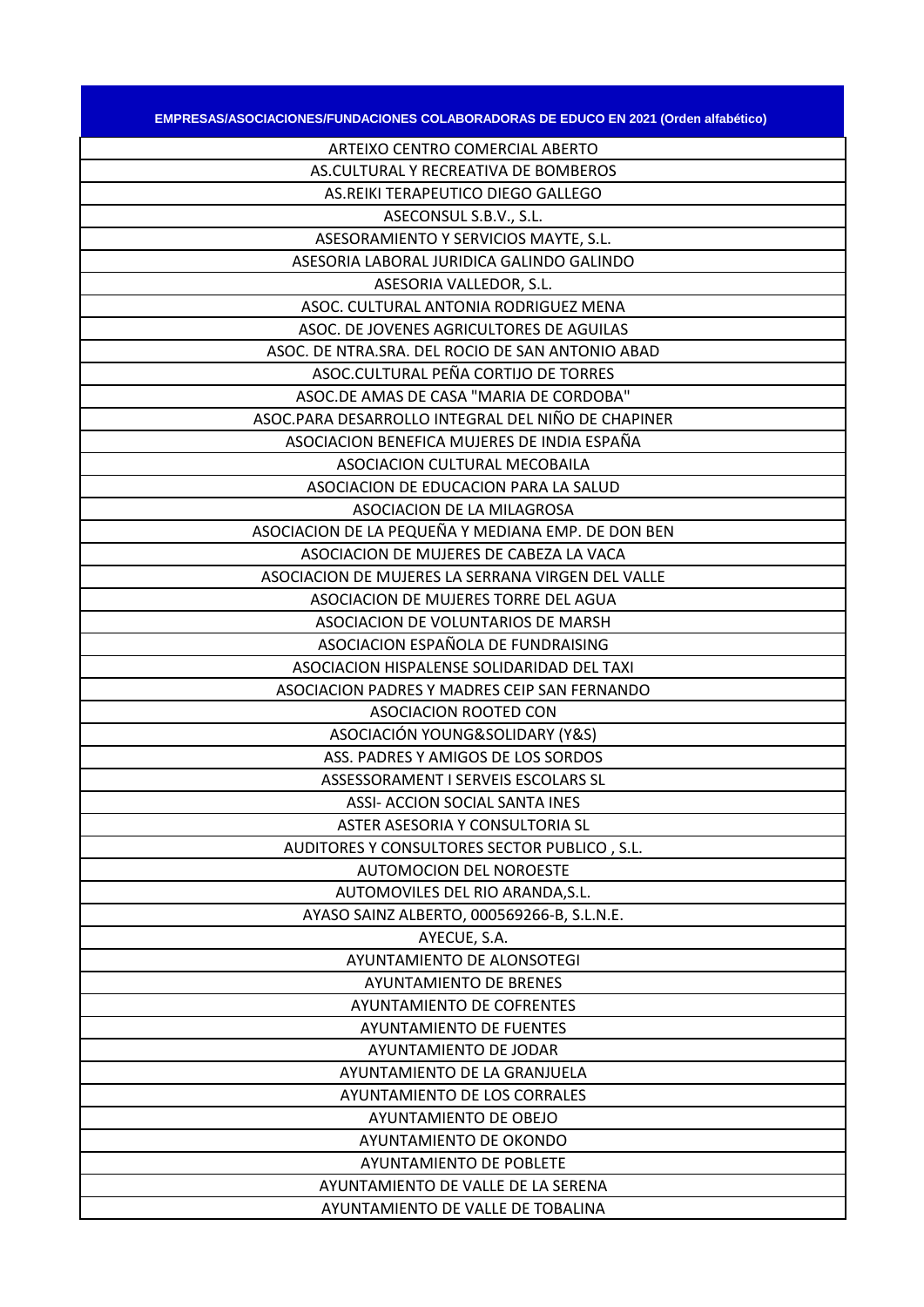| EMPRESAS/ASOCIACIONES/FUNDACIONES COLABORADORAS DE EDUCO EN 2021 (Orden alfabético) |
|-------------------------------------------------------------------------------------|
| AYUNTAMIENTO DE VALSEQUILLO                                                         |
| AYUNTAMIENTO DE VILLA DEL RIO                                                       |
| AYUNTAMIENTO DE VILLAHARTA                                                          |
| <b>AYUNTAMIENTO PERAL DE ARLANZA</b>                                                |
| AYUNTAMIENTO PUERTO DE BEJAR                                                        |
| AYUNTAMIENTO SORIHUELA DE GUADALIMAN                                                |
| <b>AZUL 314, SL</b>                                                                 |
| BABIDIBU LIBROS, S.L.U.                                                             |
| <b>BAEZA BARRANTES S.L.</b>                                                         |
| <b>BAINES DECORACION, S.L.</b>                                                      |
| BALCON DE CALATAYUD, S.L.                                                           |
| BALEAR INVEST, S. L.                                                                |
| <b>BAMUMACAL-CB</b>                                                                 |
| <b>BANCO SANTANDER S.A.</b>                                                         |
| BANDA MUNICIPAL MUSICA DE VALTIERRA                                                 |
| <b>BANKIA</b>                                                                       |
| <b>BAR JUAN KATY</b>                                                                |
| <b>BASTOS MEDICAL S.L.</b>                                                          |
| BAYMA SALT, S.L.                                                                    |
| <b>BBVA</b>                                                                         |
| BELLMARE LUXURY 2010, S.L.                                                          |
| <b>BENAGESTION SUR, S.L.</b>                                                        |
| <b>BENITEZ ALEJO S L</b>                                                            |
| BINGATU, S.L.                                                                       |
| <b>BIOLETA MUNDUAN</b>                                                              |
| BLOCK DE IDEAS, S L.                                                                |
| <b>BODEGAS YZAGUIRRE, S.L.</b>                                                      |
| BOSTEZOS ESPUMAS S.L.                                                               |
| BRIOIXPAN, S.L.                                                                     |
| BUN 841704, S.L.                                                                    |
| <b>BUNZL DISTRIBUTION SPAIN, S.A</b>                                                |
| C.A. LOPEZ SERRANO, S.L.                                                            |
| C.B. APARTAMENTOS ADJOVIMAR                                                         |
| C.B. FERRETERIA HERMANOS GONZALEZ                                                   |
| C.E.S.O, S.A                                                                        |
| CADENA 15                                                                           |
| CAFETERIA SNACK MONI S.L.                                                           |
| CAFF, S.L.                                                                          |
| CAJI EXPORT INTERNATIONAL, S.L.U                                                    |
| CAMIS, S.L.                                                                         |
| CANCELO ASESORES S.L.                                                               |
| CANDIDO VALVERDE S.L.                                                               |
| CANO DORRONSORO SL                                                                  |
| CARGLASS S.L.                                                                       |
| CARNESPAÑA, S.L.                                                                    |
| CAROL ARRENDAMIENTO S.L.                                                            |
| CASTEL Y FERNANDEZ S.L.                                                             |
| CASTILLO FE ANTIGUEDADES Y DECORACION S.L.                                          |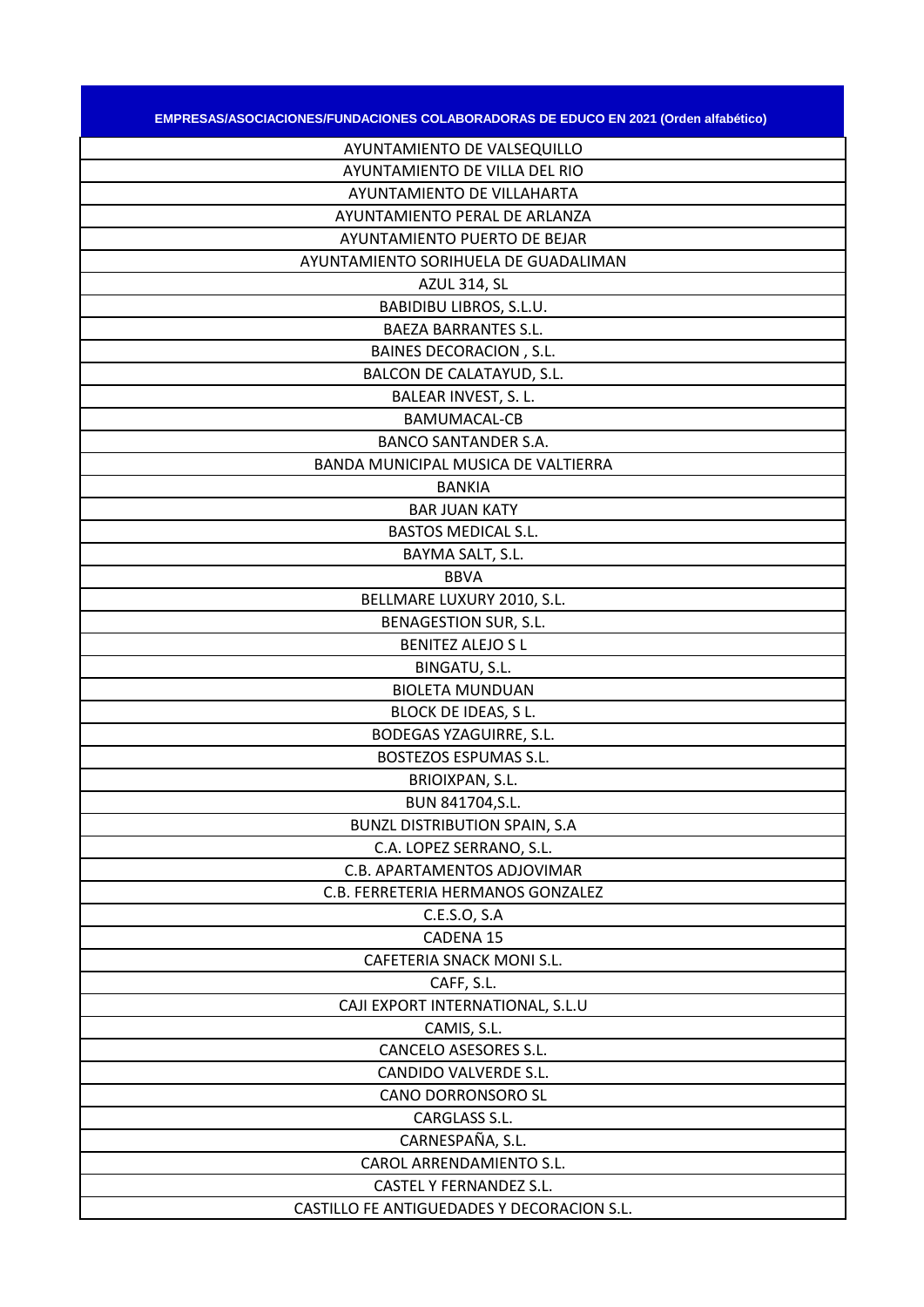| EMPRESAS/ASOCIACIONES/FUNDACIONES COLABORADORAS DE EDUCO EN 2021 (Orden alfabético) |
|-------------------------------------------------------------------------------------|
| CATC CALIBRACION, S. L. U.                                                          |
| <b>CAUCHOS PUNTES S.L.</b>                                                          |
| CDAD. PROPIETARIOS AVDA. CIUDAD BARCELONA, 224                                      |
| CEDEMA INTEGRAL, S.L.                                                               |
| CEIP DIVINA PASTORA                                                                 |
| CELOP HOMBRE MODA, S.L.                                                             |
| CENTRAL CANTABRA DE PESCADOS                                                        |
| <b>CENTRO CULTURAL R.E.N.F.E</b>                                                    |
| CENTRO DE ENSEÑANZAS DE LA RIOJA S.L.                                               |
| <b>CENTRO DE VIDEODISTRIBUCIONES</b>                                                |
| CENTRO MEDICO INDALO S.L.                                                           |
| CENTRO ODONTOLOGICO DE ESPECIALIDADES DRES.JIMENEZ                                  |
| CHEQUE DEJEUNER ESPAÑA, S.A.                                                        |
| CHOREN VILAR - C.B.                                                                 |
| CIRCULO DE PUBLICIDAD EXTERIOR S.L.                                                 |
| CLINICA DENTAL GAMADENT SL                                                          |
| <b>CLINICA DENTAL VENEERS</b>                                                       |
| CLINICA MEDICA CAMPOAMOR, S.L.                                                      |
| <b>CLUB DE RUGBY ATLETICO PORTUENSE</b>                                             |
| CMP LA VILA S L                                                                     |
| <b>COASHIQ</b>                                                                      |
| COFRADIA DEL DULCE NOMBRE DE JESUS DE CAMPILLO                                      |
| <b>COFRADIA DEL RESCATE</b>                                                         |
| COFRADIA DEL SANTISIMO CRISTO DE LA PIEDAD                                          |
| COFRADIA DEL SANTISIMO CRISTO DEL SOCORRO                                           |
| COFRADIA GASTRONOMICA AMIGOS DE LA CUCHARA DE PALO                                  |
| COFRADIA HUERTOS DE LOS OLIVOS                                                      |
| COFRADIA MARIA SANTISIMA DE LOS DOLORES Y CRISTO D                                  |
| COFRADIA NTRO. SR. JESUCRISTO DE LA ORACION                                         |
| COFRADIA NUESTRO PADRE JESUS NAZARENO                                               |
| COFRADIA STMO. CRISTO DE LA EXPIRACION                                              |
| COL LEGI D ADMINISTRADORS DE FINQUES DE BARCELONA                                   |
| COL TERRITORIAL D ADM FINQUES DE TGNA                                               |
| COLCHONES GOMARCO, S.L.                                                             |
| <b>COLEGIO BISBE CLIMENT (6 CURSO)</b>                                              |
| COLEGIO ESTUDIO, S.L.                                                               |
| COLEGIO MAYOR UNIVERSITARIO VIRGEN DEL CARMEN                                       |
| COLEGIO OFICIAL DE ENFERMERIA DE CASTELLON                                          |
| <b>COLEGIO PUBLICO PABLO NERUDA</b>                                                 |
| COLEGIO SAN JOSE DE CALASANZ                                                        |
| COLEGIO TERRITORIAL ADMINISTRADORES FINCAS VALENCI                                  |
| COLEGIOS LAUDE, S.L.                                                                |
| COLOSE PRODUCCIONES, S.L.                                                           |
| COMELLA                                                                             |
| COMERCIAL DE PRODUCTOS DE INSTALACIONES GTEKNICS,                                   |
| <b>COMERCIAL FRAPERS</b>                                                            |
| COMETAL, S.A.                                                                       |
| COMITE DE EMPRESA DEL HOTEL BEST TENERIFE                                           |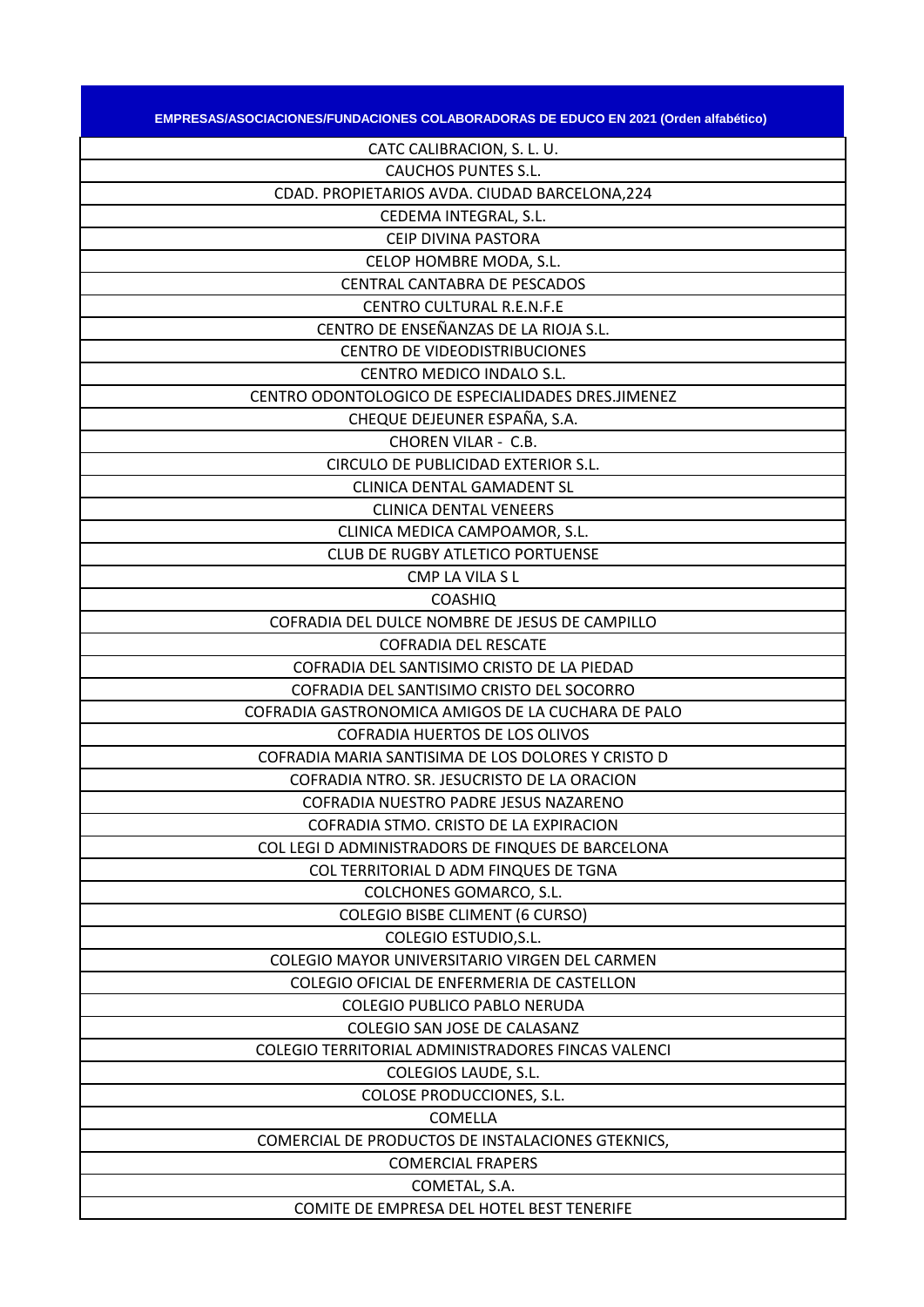| <b>EMPRESAS/ASOCIACIONES/FUNDACIONES COLABORADORAS DE EDUCO EN 2021 (Orden alfabético)</b> |
|--------------------------------------------------------------------------------------------|
| COMITE DE EMPRESA HOTEL WELLINGTON                                                         |
| COMPUTER DOS ORDENADORES BARCELONA, S.L.                                                   |
| COMUNIDAD DE HEREDEROS HNOS. VIDAL GONZALEZ                                                |
| <b>COMUNIDAD DE PROPIETARIOS</b>                                                           |
| COMUNIDAD DE PROPIETARIOS DE LA FINCA PRIVATIVA Nº                                         |
| COMUNIDAD DE PROPIETARIOS DEL CENTRO COMERCIAL MAX                                         |
| COMUNIDAD DE PROPIETARIOS DEL CENTRO COMERCIAL VAL                                         |
| COMUNIDAD DE PROPIETARIOS LA CENICIENTA                                                    |
| COMUNIDAD DE PROPIETARIOS LUZ DEL TAJO                                                     |
| COMUNIDAD DOMINICAS DE LA ENSEÑANZA                                                        |
| <b>CONCAPA Navarra</b>                                                                     |
| CONEI CORPORACION S. XXI, S.L.                                                             |
| CONSEJO GRAL. DE COLEGIOS DE ADMINISTRADORES DE FI                                         |
| CONSERVAS DAPORTA, S.L.                                                                    |
| CONSTRUCCIONES AQUILINO RODRIGUEZ DIAZ, S.A.                                               |
| <b>CONSTRUCCIONES CAR-MEN, SL</b>                                                          |
| CONSTRUCCIONES J.M.P (HERMANOS MORENO, S.L)                                                |
| CONSTRUCCIONES LEON M. BENAGES S.L.                                                        |
| CONSTRUCCIONES MORGOMAN, S.L.                                                              |
| CONSTRUCCIONES Y PROMOCIONES MARIA Y ANA REYES                                             |
| CONSULTORIA TECNICA NAVAL VALENCIA, S.L.                                                   |
| <b>CONTROL TACTIL S.L.</b>                                                                 |
| <b>CONVENTO SAN PASCUAL</b>                                                                |
| COOPERATIVA EL TINADO                                                                      |
| <b>COPREX S.L.</b>                                                                         |
| <b>CORESTUDIO PILATES, S.L.</b>                                                            |
| CORPFIN CAPITAL ASESORES, S.A.S.G.E.C.R.                                                   |
| <b>COSICOSAS CONSULTORIA SL</b>                                                            |
| COSTIL, S.L.                                                                               |
| <b>COTRAPORT</b>                                                                           |
| <b>COUNSEL PARTNERS SLU</b>                                                                |
| CRISAMA, S.L.                                                                              |
| CRISMOVIL.SL                                                                               |
| CRISTALERIAS MARTOS, S.L.                                                                  |
| <b>CUSTOM MARK, S.L.</b>                                                                   |
| DALOGA PRODUCTIONS S.L.                                                                    |
| DAMAR SOLUCIONES ESTRATEGICAS S.L.U.                                                       |
| DARLIM, S.L.                                                                               |
| DATA ASESORES S.L.                                                                         |
| DATALINK FOR BUSINESS S.L.U.                                                               |
| DELIRIUM TEATRO, S.L.                                                                      |
| <b>DELTA COCINAS S.L</b>                                                                   |
| DELTA FLY INVESTMENT S.L                                                                   |
| DENTAL RODRIGUEZ VELASQUEZ                                                                 |
| DESARROLLOS INFORMATICOS INTELYGENZ, S.A.                                                  |
| DESGUACES INSULARES, S.L.                                                                  |
| DHL EXPRESS SPAIN S.L.U                                                                    |
| DIAZ CUBERO, S.A.                                                                          |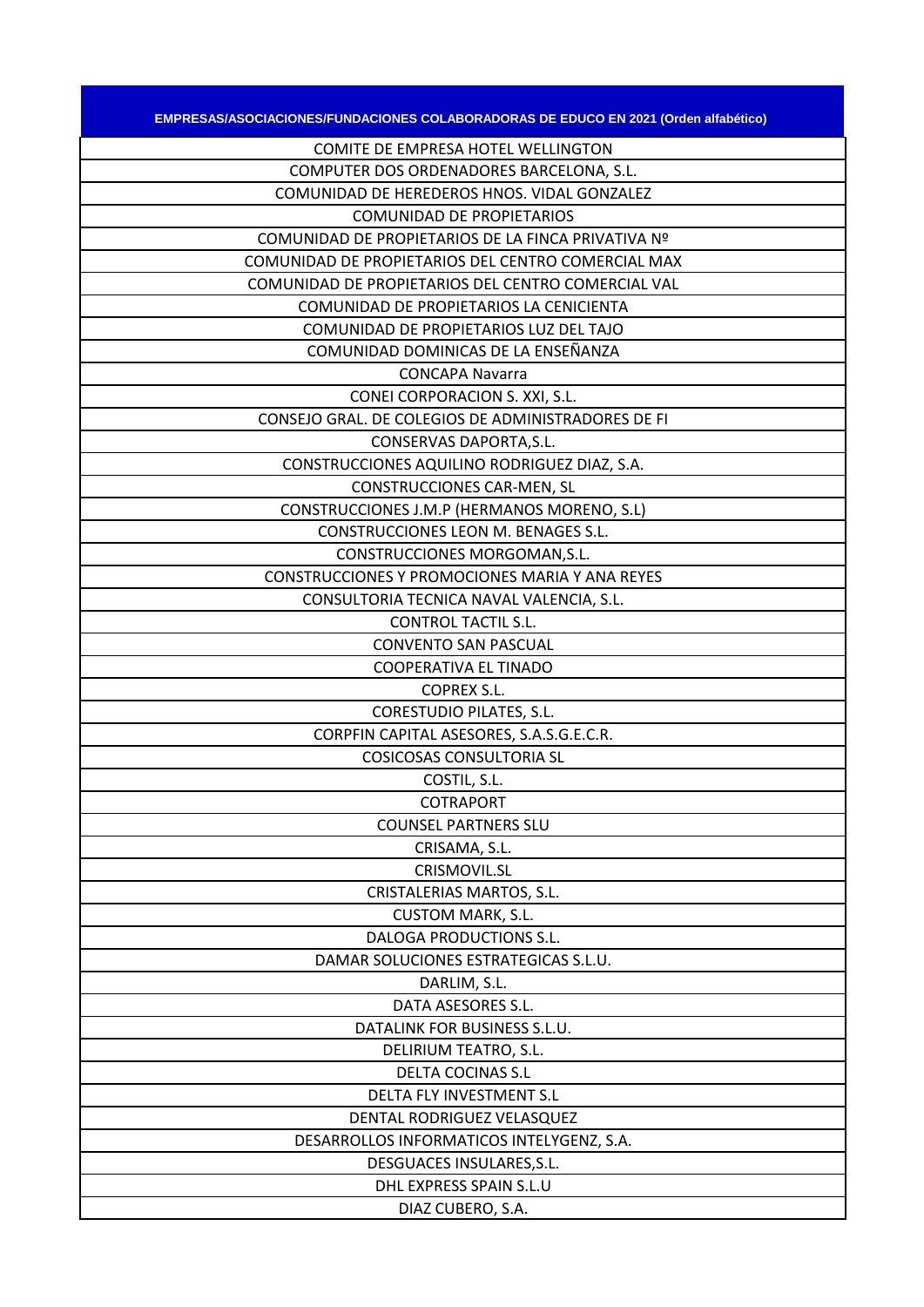| EMPRESAS/ASOCIACIONES/FUNDACIONES COLABORADORAS DE EDUCO EN 2021 (Orden alfabético) |
|-------------------------------------------------------------------------------------|
| DIPRIMAR S.A.U.                                                                     |
| DISCOVERY 2 LOCALIZACIONES, S.L.                                                    |
| DISTRIBUIDORES AUTOMATICOS DE BEBIDAS Y ALIMENTOS,                                  |
| <b>DOLMEN GRANITOS Y MARMOLES</b>                                                   |
| DONSACO 2005 S.L.                                                                   |
| ECEN-2000 SL.                                                                       |
| EDEBÉ EDUCACIÓN, S.L.                                                               |
| EDICIONS ADDITIO, S.L.                                                              |
| <b>EDIFICIO ULISES S.L</b>                                                          |
| <b>EDITORIAL INDE</b>                                                               |
| EFFE ENTERPRISES CO. LTD.                                                           |
| EFISUR INGENIEROS S.L.                                                              |
| EL ARTE DE MEDIR EN DIGITAL S.L                                                     |
| EL BOTIJA S.L                                                                       |
| ELCANO ASESORAMIENTO INMOBILIARIO, S.L.                                             |
| ELECTROAUTO PIZARRO C.B                                                             |
| ELECTROMECANICA DE MANTENIMIENTO 2000, S.L.                                         |
| ELITE ENGLISH CENTRE, C. B.                                                         |
| <b>EMANA GASTRONOMIA LEVANTE S.L</b>                                                |
| EMBUTIDOS Y JAMONES ALTASIERRA, S.L.                                                |
| <b>EMPARK APARCAMIENTOS Y SERVICIOS S.A</b>                                         |
| EMPLEADOS FERRETERIA BARBANZA                                                       |
| <b>EMPRESA SOMAVILLA</b>                                                            |
| <b>EQUIPAMIENTOS TOYMAR S.L</b>                                                     |
| <b>ESCABADU S.L.</b>                                                                |
| <b>ESCOLA LAIETANIA</b>                                                             |
| ESCUELA INFANTIL MARILUZ Y CARMEN S.L.                                              |
| <b>ESDENS CENTRO DENTAL, SL</b>                                                     |
| <b>ESPECTACULOS VERA S.L.</b>                                                       |
| ESTACION DE SERVICIO ONIL, S.L.                                                     |
| ESTACION DE SERVICIO SAN BLAS, S.C.                                                 |
| ESTHER REYES, S.L.                                                                  |
| ESTRATAGEMA, SL.                                                                    |
| <b>ESTUCS JOBERT SL</b>                                                             |
| ESTYGES, SLU                                                                        |
| <b>EUROFRAGANCE S.L.</b>                                                            |
| EUROTRANSMEX, S.L.                                                                  |
| EVAN DE ARRIBA, SLP                                                                 |
| <b>EVENT HUNTERS, S.L.</b>                                                          |
| EXKAL EXPOSICION Y CONSERVACION DE ALIMENTOS S A                                    |
| EXPANDA GARDENS.S.L.                                                                |
| EXTRUSIONADOS TERMOPLASTICOS, S.A.                                                  |
| F.A. ORIGINAL BOUPPON S.L                                                           |
| FACSIS CONSULTING, S.L.                                                             |
| FACTUM PAST PER FEIS, S.L                                                           |
| FAMGA, S.A.                                                                         |
| <b>FAMILIA HERNANDEZ MUROS</b>                                                      |
| FERAX IBERIA, S.L                                                                   |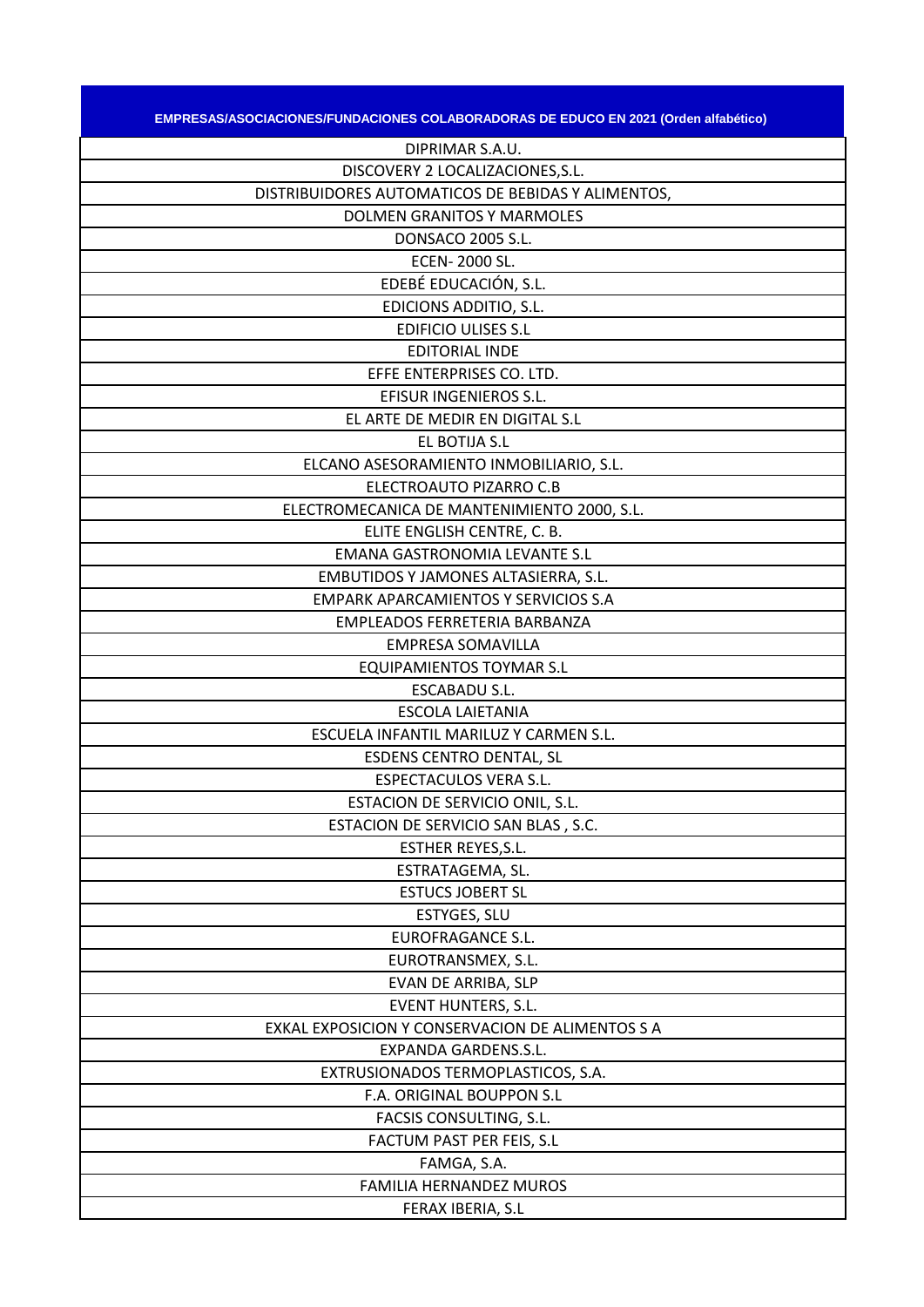| EMPRESAS/ASOCIACIONES/FUNDACIONES COLABORADORAS DE EDUCO EN 2021 (Orden alfabético) |
|-------------------------------------------------------------------------------------|
| FERNANDEZ MORCUENDE S.L.                                                            |
| FERNANDEZ Y CALZADA, S.L.                                                           |
| FERNANDEZ Y CANTALEJO, S. L.                                                        |
| <b>FERRETERIA DEUSTO C.B</b>                                                        |
| FERRETERIA INDUSTRIAL ROMA, S. L.                                                   |
| FERRETERIA LA RAPITA S.L                                                            |
| FINCAS TEMPLE S.L.                                                                  |
| FIREFA, SISTEMAS DE PROTECCION CONTRA INCENCIOS S.                                  |
| FONDOS PARA FINES ASISTENCIALES                                                     |
| FONT MECO, S.L.                                                                     |
| FRANCISCO JAVIER PORRAS GONZALEZ Y OTROS PORRAS GO                                  |
| FRIGORIFICOS COSTA SUR, S.L.                                                        |
| FRUTOPLAN, C.B.                                                                     |
| <b>FUNDACIO EQUILIBRI (WAPSI.ORG)</b>                                               |
| <b>FUNDACION 3M</b>                                                                 |
| <b>FUNDACION A.M.A</b>                                                              |
| FUNDACIÓN ALONG                                                                     |
| <b>FUNDACION AYUDA EN ACCION</b>                                                    |
| <b>FUNDACION CAJA DE INGENIEROS</b>                                                 |
| <b>FUNDACION EBRO FOODS</b>                                                         |
| <b>FUNDACION JESUS SERRA</b>                                                        |
| <b>FUNDACION JULIAN VILAS FERRER</b>                                                |
| FUNDACION L.L. BHAGWANDAS SIRWANI                                                   |
| <b>FUNDACION MAPFRE</b>                                                             |
| FUNDACION OBRA SOCIAL Y MONTE DE PIEDAD DE MADRID                                   |
| FUNDACION OROZCO LOPEZ                                                              |
| <b>FUNDACION PRIVADA DIVERSE LEARNING</b>                                           |
| <b>FUNDACION VILLACELLINO</b>                                                       |
| G.A. ELEKTRIKARIAK, S.L.                                                            |
| G.C. MOTOR 2, S.L.U                                                                 |
| <b>G3 DESENVOLUPAMENT</b>                                                           |
| <b>GALOESPI SL</b>                                                                  |
| GARDENIA GESTION DE ACTIVOS INMOBILIARIOS, S. L.                                    |
| GASCON DISEÑO, SL                                                                   |
| <b>GEMP COMERCIAL</b>                                                               |
| GENER CASADEVALL, S.A.                                                              |
| <b>GENERAL LOGISTICS SYSTEMS SPAIN S.A</b>                                          |
| <b>GEOINTERACTIVA</b>                                                               |
| <b>GESPRODISC S.A.</b>                                                              |
| GESTION 2000 CONSULTORIA EMPRESARIAL, S.L.                                          |
| GESTION 93 ASESORES DE EMPRESA S.L.                                                 |
| GESTION DE CENTROS CATOLICOS DE ENSEÑANZA                                           |
| <b>GESTION DE SERVICIOS NOAIN S.L.</b>                                              |
| <b>GESTION POSVENTA AUT</b>                                                         |
| GESTION Y CONSULTORIA TECNICA DE AUTOMOCION                                         |
| GGKDRD INVERSIONES Y CONSTRUCCIONES, S.L.                                           |
| GLOBO LM S.L.                                                                       |
| GOIERRI BEHEKO INDUSTRIALDEA, S.A.                                                  |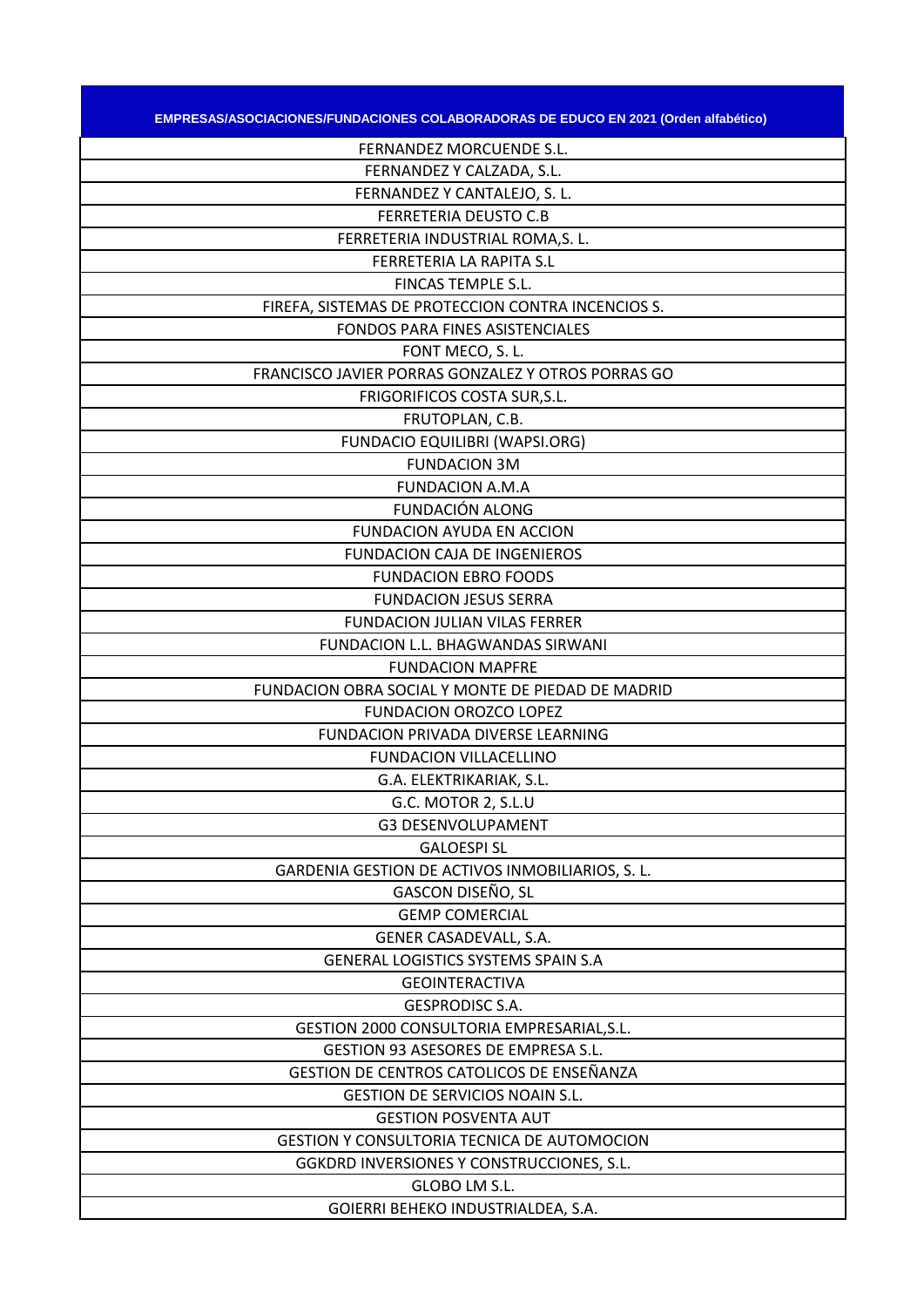| <b>EMPRESAS/ASOCIACIONES/FUNDACIONES COLABORADORAS DE EDUCO EN 2021 (Orden alfabético)</b> |  |
|--------------------------------------------------------------------------------------------|--|
|                                                                                            |  |

| <b>GRAMIL INTERIORISMO</b>                         |
|----------------------------------------------------|
| <b>GRASS ROOTS S.L.</b>                            |
| <b>GREDIBURG S.L.</b>                              |
| <b>GREGORIO PUIG SERVER S.L.</b>                   |
| <b>GROUP NEMARY</b>                                |
| <b>GRUAS TUDELA</b>                                |
| <b>GRUNDILA S.L</b>                                |
| GRUPO 4, INVERSIONES INMOBILIARIAS GAVA, S.L.      |
| GRUPO ALONSO CUEVAS DISTRIBUCIONES, S. L.          |
| <b>GRUPO ASLENS VISION</b>                         |
| GRUPO DIVETIS, S.L.                                |
| <b>GRUPO ERIK EDITORES S.L.</b>                    |
| GRUPO F. BURGOS, S.L.                              |
| <b>GRUPO JLM C.B.</b>                              |
| GRUPO NYBERG GALAN, S.L.                           |
| GRUPO PETIT ROND, S. L. U.                         |
| <b>GUADALSUR RESTAURACIONES, S.L.</b>              |
| <b>GUILLEN PINO ASESORES</b>                       |
| <b>GURE TXOKOA ELKARTEA</b>                        |
| HAZISA, S.A.                                       |
| HDAD. S.SACRAMENTO S.MIGUEL ARCANGEL Y NTRA SRA BU |
| HDAD. STISIMO. CRISTO DE LA ESPERANZA              |
| HDAD. STMO. CRISTO LUZ Y NAZARENO                  |
| HELIZ HERRAMIENTAS, SL                             |
| <b>HELLO CREATIVIDAD SL</b>                        |
| HELMANTICA DE BEBIDAS, S.L.                        |
| HERBASA COMUNIDAD DE BIENES                        |
| HEREDEROS DE ADOLFO ISIDORO RIVAS DIAZ             |
| HERENCIA YACENTE ISABEL FRUTOS GONZALEZ            |
| <b>HERMANAS CASCAL</b>                             |
| HERMANAS MARTOS LOPEZ                              |
| <b>HERMANDAD CRISTO CONFALON</b>                   |
| HERMANDAD CRISTO DE LA PAZ Y NTRA.SRA.DOLORES      |
| HERMANDAD DE LA SANTA CRUZ CALLE CABO              |
| HERMANDAD DE LA SANTA VERA CRUZ                    |
| HERMANDAD DE LA VIRGEN DEL SOL                     |
| HERMANDAD DE LOS AFLIGIDOS (ESTUDIANTES)           |
| HERMANDAD DE NTRO PADRE JESUS DEL PRENDIMIENTO Y M |
| HERMANDAD DE NTRO PADRE JESUS NAZARENO, LA SANTA F |
| <b>HERMANDAD DE SAN BENITO ABAD</b>                |
| HERMANDAD DE SAN EUFRASIO                          |
| HERMANDAD DEL SANTO ENTIERRO DE CRISTO Y SOLEDAD D |
| HERMANDAD DEL SANTO SEPULCRO                       |
| HERMANDAD NUESTRA SRA. DE LA OLIVA CORONADA        |
| HERMANDAD NUESTRA SRA. DEL CARMEN                  |
| HERMANDAD NUESTRO PADRE JESUS NAZARENO             |
| HERMANDAD SANTISIMO CRISTO DE LA MISERICORDIA      |
| HERMANDAD VIRGEN DE LOS REMEDIOS                   |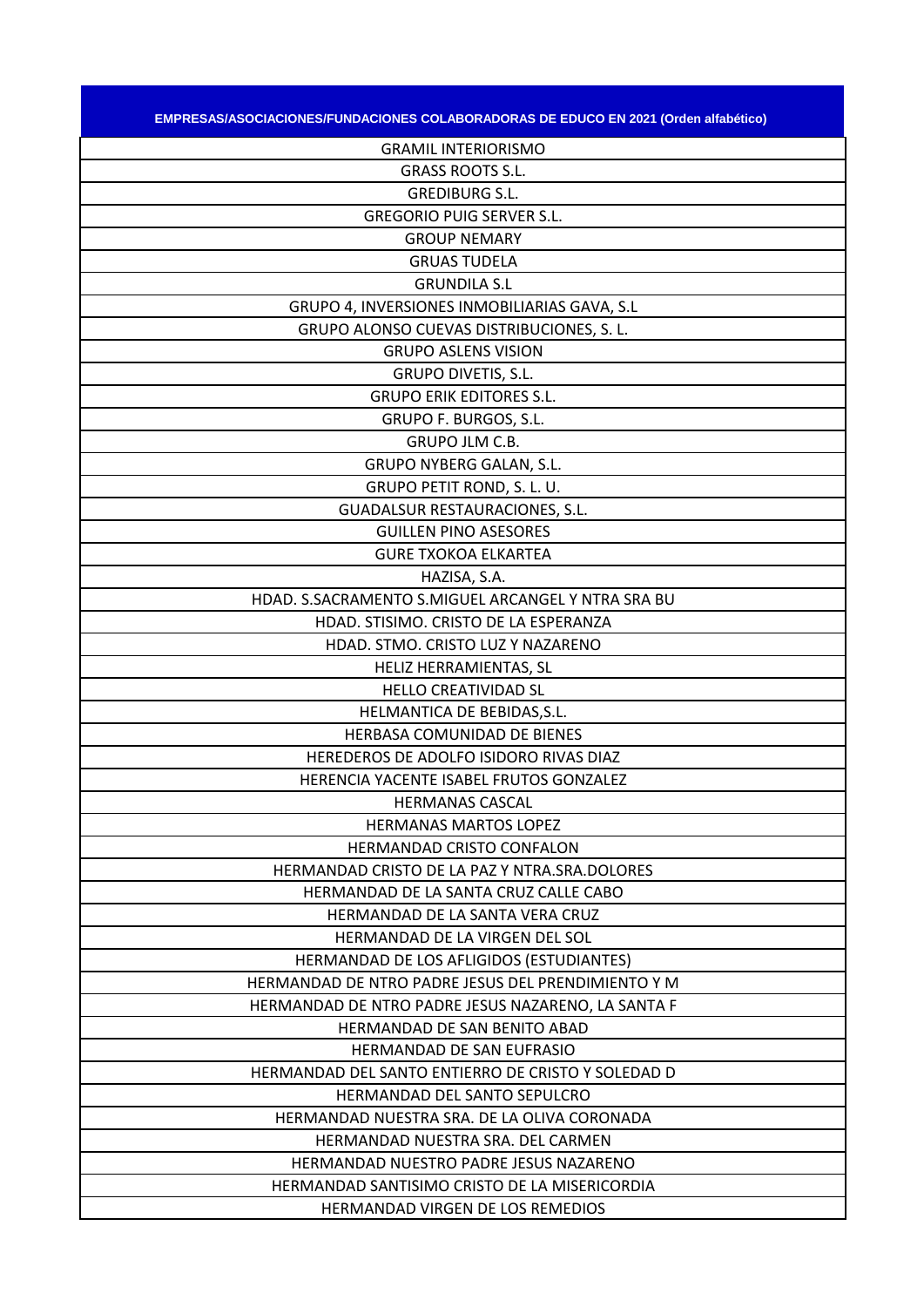| EMPRESAS/ASOCIACIONES/FUNDACIONES COLABORADORAS DE EDUCO EN 2021 (Orden alfabético) |
|-------------------------------------------------------------------------------------|
| HERMANOS FUENTES BERNA SL                                                           |
| HERMANOS MUÑOZ DOPICO C.B.                                                          |
| <b>HERODI S.C.P</b>                                                                 |
| <b>HERPADEM</b>                                                                     |
| HERRERA GUTIERREZ HMNOS., S. L. L.                                                  |
| HI PLANS AND ACTIVITIES S.L.                                                        |
| HOGAR PARROQUIAL JESUS NAZARENO                                                     |
| <b>HOMUORK</b>                                                                      |
| HORMIGONES SANCHEZ GONZALEZ S.L                                                     |
| HOSTAL EMPURIES S.L.                                                                |
| IATED ACADEMY, S. L.                                                                |
| IDEFIX AVIS, S.L.                                                                   |
| <b>IDILIA FOODS S.L.</b>                                                            |
| IGALIA, S.L.                                                                        |
| <b>IMC OBRAS Y SERVICIOS SL</b>                                                     |
| IMMOBLES LLARS CERDANYA S.L.                                                        |
| IMPRENTA HERMANO PEDRO, S.L.                                                        |
| <b>IMPRENTAS SICHET S.L.</b>                                                        |
| <b>INDAFI S.L.</b>                                                                  |
| <b>INDEPENDENT MARKETING SA</b>                                                     |
| INDESTAN, S.L.                                                                      |
| INDO OPTICAL S.L.U.                                                                 |
| INDOPER, S.L.                                                                       |
| INDUSTRIA PLASTICAS ARAGONESAS S.A                                                  |
| INDUSTRIAS ALZUCA, S.A                                                              |
| <b>INECO</b>                                                                        |
| INFOTECA ASESORES SIERRA DE CADIZ S.L.                                              |
| INGASUR 95 S.L.                                                                     |
| <b>INGENIERIA QUIPONS, SL</b>                                                       |
| INGRESOS NO LOCALIZADOS EMPRESAS 2021                                               |
| INICIATIVAS FORMATIVAS Y EMPLEABILIDAD S.L.                                         |
| INMOBILIARIA ARCOS 98 PRINCIPADO DE ASTURIAS S.L.                                   |
| <b>INMOCOSTA LEVANTE S.L</b>                                                        |
| INSTALACIONES TECNICAS 2001, S.L.                                                   |
| INSTALADORA FRIGORIFICA SALMANTINA S.L.                                             |
| INSTITUTO MEDICO TECNOLOGICO, S.L.                                                  |
| <b>INSTVALLES SL</b>                                                                |
| INTEGRA SERVICIOS JURIDICOS, S.L.P.                                                 |
| <b>INTERCON TRADE S.L.</b>                                                          |
| <b>INTERMAR LOGISTIC SERVICE</b>                                                    |
| INTRUM SERVICING SPAIN SAU                                                          |
| INVER Y FINAN VILASSAR, S.L.                                                        |
| <b>INVERSIONES SOMI S.L</b>                                                         |
| IÑAKI CARRERO TOLOSA S.L. UNIPERSONAL                                               |
| <b>IPLAN GESTION INTEGRAL SL</b>                                                    |
| IRB. SOLUCIONES FRIGORIFICAS E INDUSTRIALES, S.L.                                   |
| ISCOPA CONSULTORES, S.L.                                                            |
| ITAIGUM, S.L.                                                                       |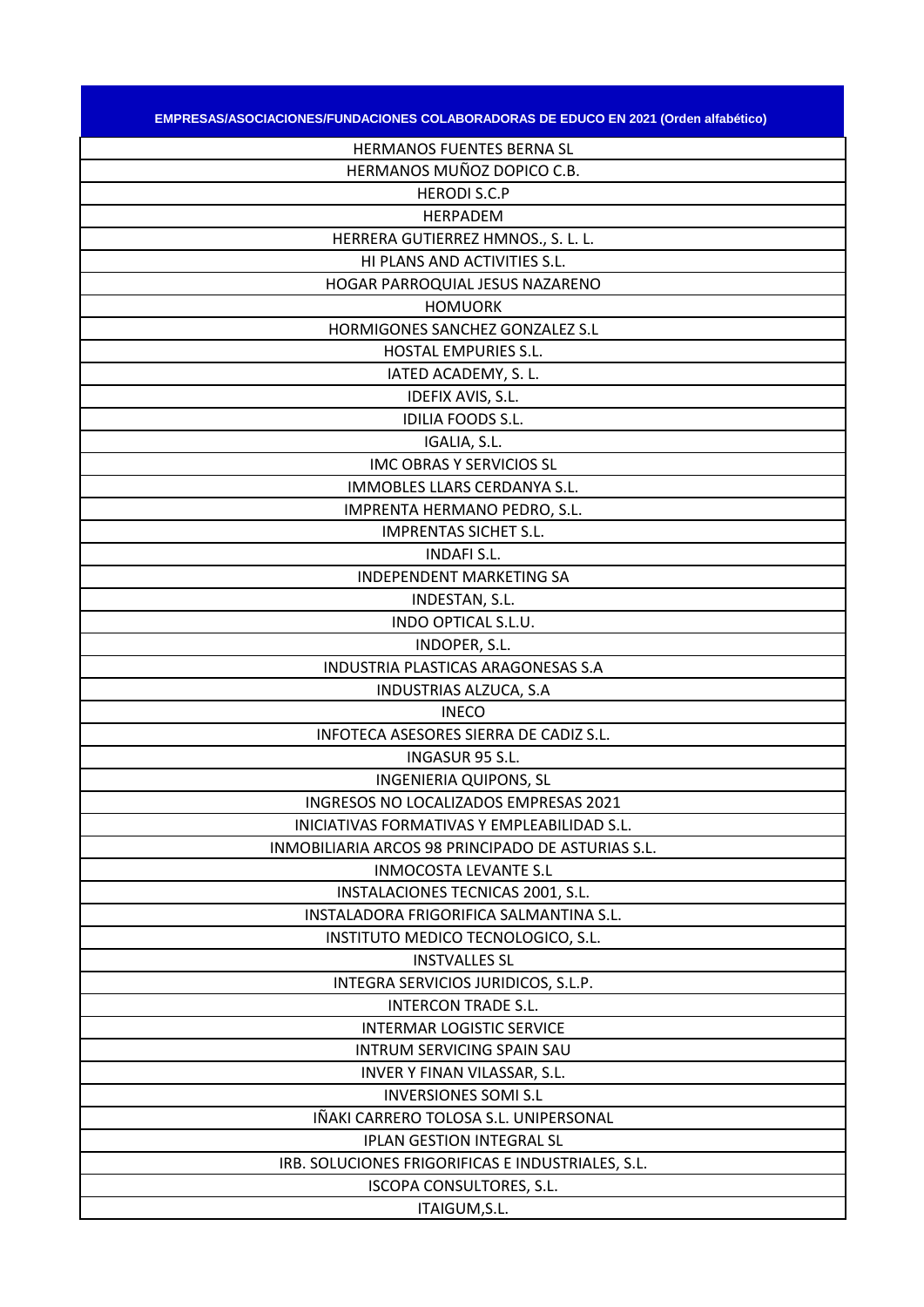| , EMPRESAS/ASOCIACIONES/FUNDACIONES COLABORADORAS DE EDUCO EN 2021 (Orden alfabético) |  |
|---------------------------------------------------------------------------------------|--|

| IZQUIERDO SOTOMAYOR SL                             |
|----------------------------------------------------|
| J. HERNANDEZ, S.L                                  |
| <b>J.D. EQUIPAMIENTOS</b>                          |
| JACABA CORUÑA S.L                                  |
| JARDINES DE LLUCMAJOR SL                           |
| JAVIER DEL PRADO, S.L.                             |
| <b>JCAYETANO INGENIERIA S.L.</b>                   |
| JMA SERVICIOS AMARA, S. L.                         |
| JOGAR, S.L.                                        |
| JOMICAR, C.B.                                      |
| <b>JORTAN SL</b>                                   |
| JOT INTERNET MEDIA ESPAÑA S.L.                     |
| JUNTA VECINAL DE PAMANES                           |
| <b>KASTYS</b>                                      |
| KELLOGGS ESPAÑA S.L.                               |
| KISUNEX, S.L.                                      |
| KONTAINERMEDIA DISEÑO Y PRODUCCION S.L             |
| <b>KULTURAL TOURS SL</b>                           |
| LA FUNDACIÓN PRYCONSA                              |
| LA PICANTA DE ANGEL, S.L.                          |
| LA REHOS, S. L.                                    |
| LABORATORIO DE ANALISIS CLINICO -H. GRAL. DE LA PA |
| LABORATORIOS MENARINI, S.A.                        |
| LACO PRODUCCIONES DECORATIVAS, S.L.U.              |
| LAMPISTERIA JESUS GARCIA I FILLS, SL               |
| LAS ALEGRES GOLONDRINAS, S.L.                      |
| LASTRAS AUDISMAR, S.L.                             |
| LAYTON PUBLICIDAD Y MARKETING S.L.                 |
| LEASEPLAN SERVICIOS S.A.                           |
| <b>LEMOBAN SL</b>                                  |
| LERIS TEXTIL, S.L.                                 |
| LIMPIEZA CLEAR SERVICE, S.L.                       |
| LLATAR, S.A.                                       |
| LLERSPA, S.L.                                      |
| LOGESTA GESTION DE TRANSPORTE S.A.                 |
| LOGISTICA CUNI, S.L.                               |
| LOS POINOS SLL                                     |
| LS TUTORIAL UNIVERSITAS, S.L.                      |
| M.A.COMPONENTES, S.L.                              |
| M.D. ABOGADOS, S.L.                                |
| M.P. TUBOS DE GOMA S.L.                            |
| M2M SISTEMAS, S.L.                                 |
| MABERE, S.L.                                       |
| MACONSA, S.L.                                      |
| MADERAS JESUS ACOSTA S.L                           |
| MADRID PLAYA 71 SL                                 |
| MAFER TELECOMUNICACIONES S.L.                      |
| MANDALA 2012 SL                                    |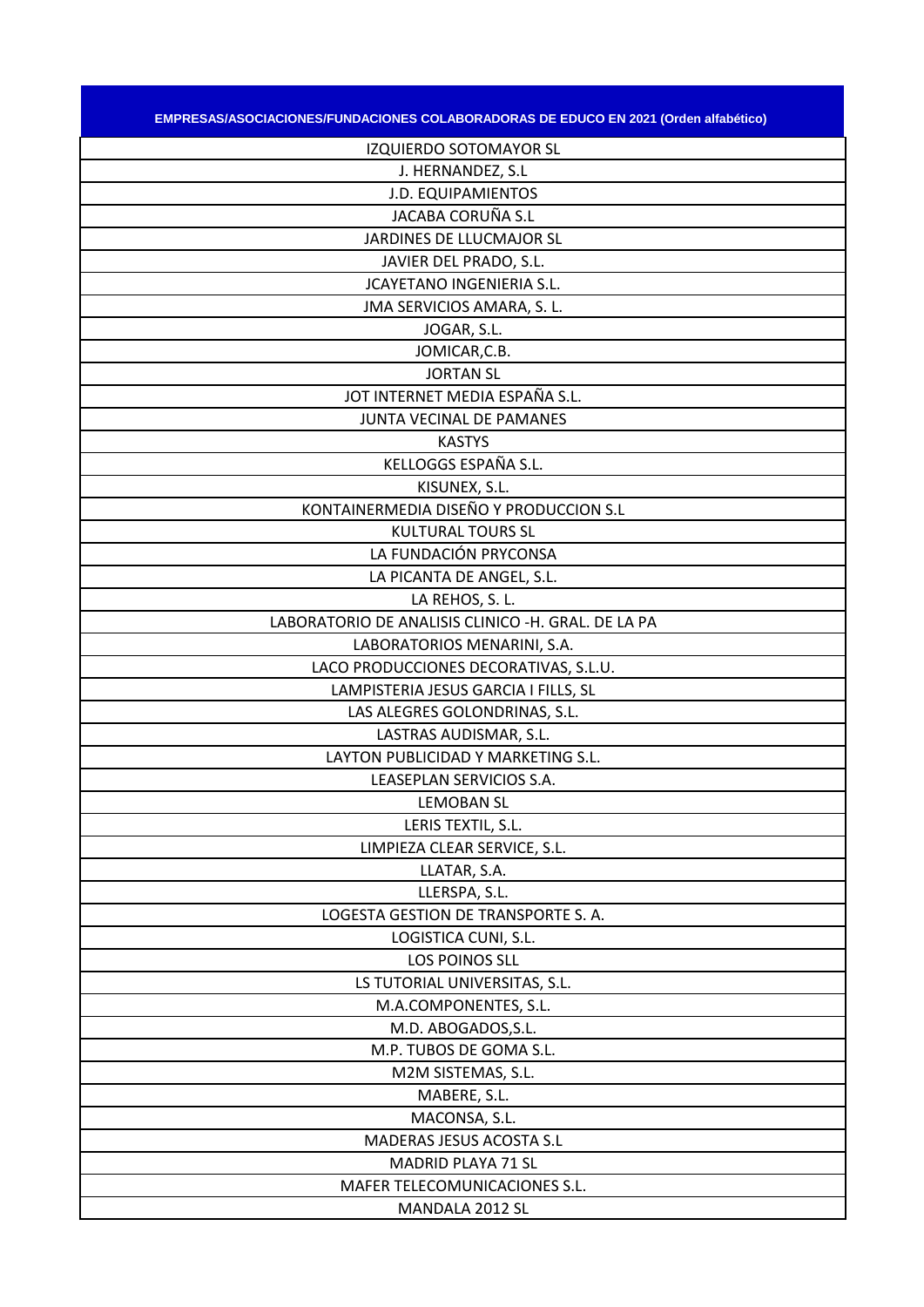| EMPRESAS/ASOCIACIONES/FUNDACIONES COLABORADORAS DE EDUCO EN 2021 (Orden alfabético) |
|-------------------------------------------------------------------------------------|
| MANIPULADOS MAGDALENA, S.L.                                                         |
| MANUFACTURAS MARSANPIEL S.L.                                                        |
| MAPEXBELL S.L.                                                                      |
| <b>MARTIN RICHARD SON S.L.</b>                                                      |
| <b>MATILAN S.L.</b>                                                                 |
| MECACURSOS, S.L                                                                     |
| MECANICA 83, S.L.                                                                   |
| <b>MEETINGCAMPUS SL</b>                                                             |
| MERJO S.L.                                                                          |
| MERLIN PROPERTIES, SOCIMI, S.A                                                      |
| METROPLAZA SEVILLA SL                                                               |
| MIGUEL JIMENEZ SAEZ S.L.N.E                                                         |
| MILOSHAIR S.L.                                                                      |
| MINIO, S.L.U.                                                                       |
| <b>MISS BISS PROJECTS</b>                                                           |
| <b>MODA TEX IMPORT</b>                                                              |
| MOJO CANARION ATILES RAMIREZ SLO                                                    |
| MOLINA OLEA, S.L.                                                                   |
| MONELJA S.L.                                                                        |
| MONTAJES JULIAN SOLANA, S.L.                                                        |
| MORACHO S.L                                                                         |
| MORTUALBA, S. C. L.                                                                 |
| <b>MOTOS BODERO</b>                                                                 |
| MOTOS EXPANSION S.L.                                                                |
| <b>MOVIFONE L'HOSPITALE</b>                                                         |
| MOVNAT ENTRENAMIENTO NATURAL                                                        |
| MOYA ANDREU S.L                                                                     |
| MULTISERVICIOS SCA.                                                                 |
| MUNDOREIKI S.L.                                                                     |
| MUÑOZ ROJILLAS E HIJOS S.L                                                          |
| NARANJAS JIMENEZ, S.L.                                                              |
| NATHYFA, S.L.                                                                       |
| NERMOVIL, S.L.                                                                      |
| NERSAL SOLUCIONES S.L.                                                              |
| NEW INTERACTIVE MARKETING S.L.                                                      |
| NOROESTE JOYAS DE AUTOR S.L                                                         |
| NOVATEC INGENIEROS ASESORES S.L.                                                    |
| <b>NUAR PELUQUEROS</b>                                                              |
| OFIMAT, S.L.                                                                        |
| <b>OFINOTRIB SERVICIOS</b>                                                          |
| <b>OLIMPIC TOT SERVEIS</b>                                                          |
| OMG ORTEGA IMPRESORES SL.                                                           |
| ONA INVESTIGACION S.L.                                                              |
| <b>OPCION ASEQUIBLE S.L</b>                                                         |
| ORFILA CINCO, S.A.                                                                  |
| PABE RESTAURACION, S.L.                                                             |
| PAPER WINGS, S.L.                                                                   |
| PAPERERIA CODORNIU, SL                                                              |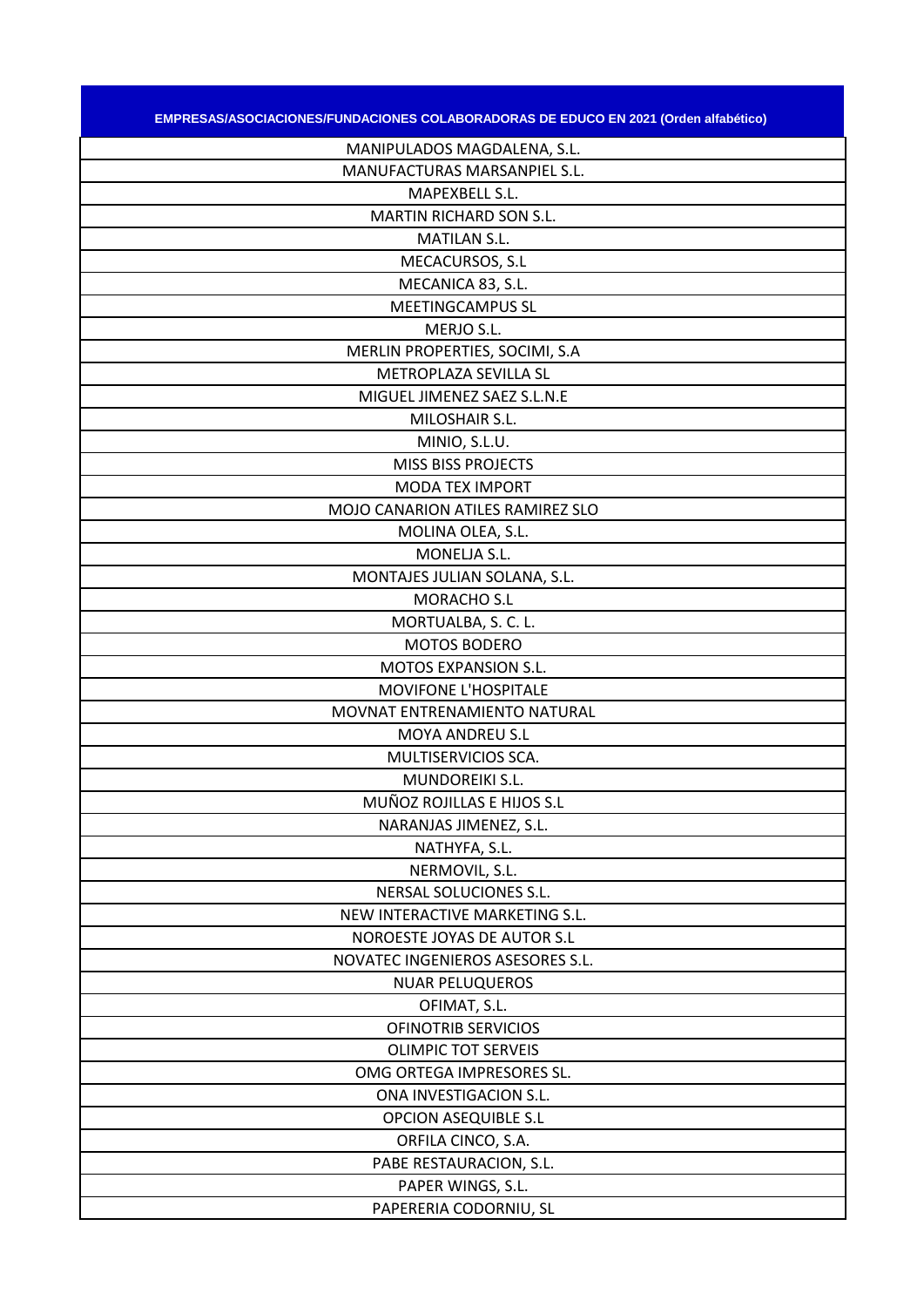| EMPRESAS/ASOCIACIONES/FUNDACIONES COLABORADORAS DE EDUCO EN 2021 (Orden alfabético) |  |
|-------------------------------------------------------------------------------------|--|

| PARADA S.I.V., S.L.                                |
|----------------------------------------------------|
| PARRA TORRES ASESORES, S. L.                       |
| PASTELERIA AGUIRRE, S.L.                           |
| PELUQUERIA ELLOVE                                  |
| PEÑA EL PALUSTRE                                   |
| PEPSICO FOODS A I E                                |
| PEREZ LLORENTE                                     |
| PETIT MERCAT DIAGONAL SL                           |
| PETRARCA SERVICIOS 2002 S.L.                       |
| PICKS AND PICKERS S.L                              |
| PIMIENTA ROSA SL                                   |
| PINO MARTIN, S.L.                                  |
| PINTURAS Y LACADOS SUAREZ, 97. SL                  |
| PIO NOGUERA S.L.                                   |
| PLAC S.L.                                          |
| PLAZA MAYOR SHOPPING, S.A.U,                       |
| POLINYA ASSESSORS, S.L.                            |
| POSADA ASOCIADOS S.L                               |
| POSTRES Y DULCES REINA, S.L.                       |
| PRANA NATURA, S.L.                                 |
| <b>PRAOMCET</b>                                    |
| PRINCESALISIMO, S.L.                               |
| PRINTED BY LEMON, S.L.                             |
| PRODUCCIONES ARTISTICAS CHARTON                    |
| PRODUCTOS PROMADE, S.A.                            |
| PROFES EN APUROS S.L.                              |
| PROFESIONALES FISCALES Y DE SERVICIOS S.L.         |
| PROLEX ABOGADOS Y ASESORES FISCALES                |
| PROMOCAT INDUS, SL                                 |
| PROMOCIONES LOS NADALES S.L                        |
| PROMOCIONES OLCA, S.L.                             |
| PROMOCIONES SANTOS MALAGA, S.L                     |
| PROYECTOS E INSTALACIONES ROSMAR, S. L.            |
| PROYECTOS OBRAS Y ESTUDIOS ZARAGOZA S.L.           |
| PT COLABORADORES S.L                               |
| PUBLICMAR S.L.                                     |
| PUERTAS SALAMANCA E HIJOS, S.L.                    |
| PUJOL FITE ARTURO FARMACIA                         |
| PULMUR INVESTMENTS S L                             |
| R.D. VIZCAINO S.L.                                 |
| R.M.CONSULTORES EMPRESARIALES Y FINANCIEROS, S.L.  |
| RAMI ELECTROMECANICA, S.A                          |
| REAL ARCHICOFRADIA DE MARIA SANTISIMA DE LA SIERRA |
| REAL COFR. DE NTRO. PADRE JESUS DEL G. PODER       |
| REAL E ILUSTRE HDAD DEL ROCIO PALOS DE LA FRONTERA |
| REAL HERMANDAD DE NUESTRO SEÑOR JESUS CAUTIVO      |
| REINER E HIJOS, S.A.                               |
| REMICA, S.A.                                       |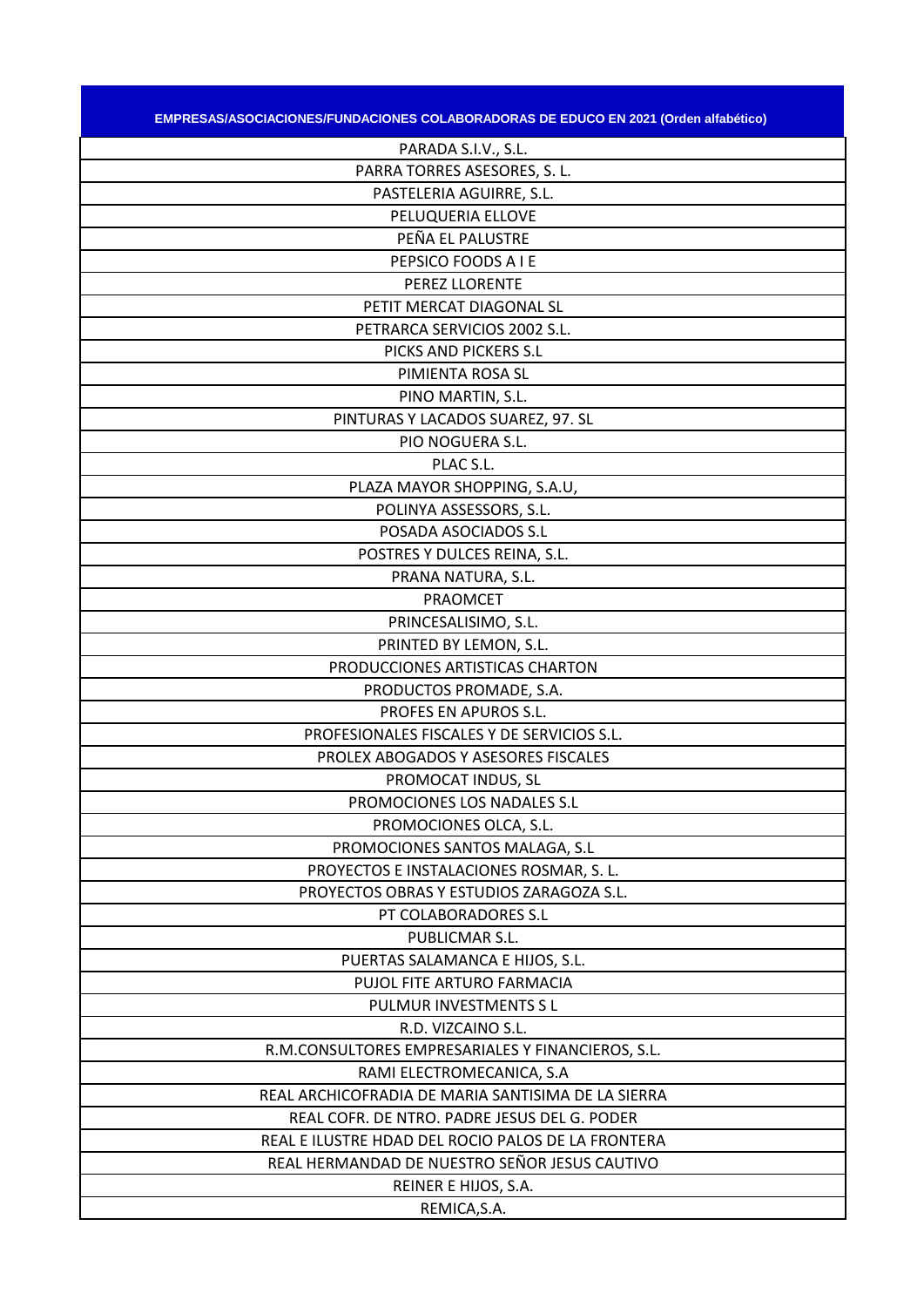| EMPRESAS/ASOCIACIONES/FUNDACIONES COLABORADORAS DE EDUCO EN 2021 (Orden alfabético) |
|-------------------------------------------------------------------------------------|
| REPUESTOS Y NEUMATICOS ACCESORIOS, S.A.                                             |
| RESIDENCIA DE ANCIANOS SAN JOSE                                                     |
| RESTAURANTE CARBALLEIRA                                                             |
| RESTAURANTES RAPIDOS DE SALOU S.L.                                                  |
| RIAÑO ARQUITECTOS, S.L                                                              |
| RIESGO CERO CORREDURIA DE SEGUROS S.L                                               |
| ROGER AUTOMATISMOS                                                                  |
| ROJAS PADILLA Y GOMEZ HERRERIAS S.L.                                                |
| ROMERO EGIDO ASESORES                                                               |
| ROSA ALVAREZ DEL PINO, S. L.                                                        |
| ROUGE NOIR COMMUNICATIONS S.L.                                                      |
| RVR "INGENIERIA Y DISEÑO"                                                           |
| S.A.T. F.M.G.                                                                       |
| S.B. OBRAS 2000, S.L.                                                               |
| SABA INFRAESTRUCTURAS, S.A.                                                         |
| SAC SERDITZUAK S.L.                                                                 |
| SAGE SPAIN, S.L.                                                                    |
| SAINT-GOBAIN FACILITAS S.L.                                                         |
| SALCOMMODITIES S.L.                                                                 |
| SALLO KYRA, S.L.                                                                    |
| SALVADOR HIGUERA CORTA S.L.                                                         |
| SAMPEDRO Y TORRES, S.C.V.                                                           |
| SANADEN BIERZO S.L.U.                                                               |
| SANITARIOS BOSCO, S.A.                                                              |
| SANTANDER ASSET MANAGEMENT                                                          |
| SAVARANA, SOC.COOP.ANDALUZA                                                         |
| SCHINDLER, S.A.                                                                     |
| SERGIO CEPEDA S.L.U                                                                 |
| SERNA JORRIN JOSE IGNACIO, S.L.N.E                                                  |
| SERVAGES M.F.S.L.U.                                                                 |
| SERVIAGRO 2000, S.L.                                                                |
| SERVICIOS DE HOSTELERIA REFINERA, S.L.                                              |
| SERVICIOS Y LIMPIEZAS CINCO VILLAS, S.L.                                            |
| SERVI-CIRE I, SL                                                                    |
| SERVIHOSTEL SERVEIS D HOSTELERIA ETT S.L.                                           |
| SG SERVICIOS HOSPITALARIOS S.L.                                                     |
| SHAMROCK INVESTMENTS SLU                                                            |
| SIDERTRANS, S.A.                                                                    |
| SISTEMAS DE INFORMACION TERRITORIAL Y POSICIONAMIE                                  |
| SKAL INTERNACIONAL DE SEVILLA                                                       |
| SMART TECHNOLOGIES DEVELOPMENT, S.L.                                                |
| SOCIEDAD COOPERATIVA MADRILEÑA LAGOMAR                                              |
| SOCIEDAD EMP. DE NUEVAS ACTIVIDADES, S.L.                                           |
| SOCIEDAD ZANCAPILON, S.L.                                                           |
| SOFTWARE EXPERTS S.L                                                                |
| SOLEAR EVENTS ORGANIZACION S.L.                                                     |
| SOLER PREVENCION Y SEGURIDAD, S.A.                                                  |
| SOLUNION SEGUROS, COMPAÑIA INTERNACIONAL DE SEGURO                                  |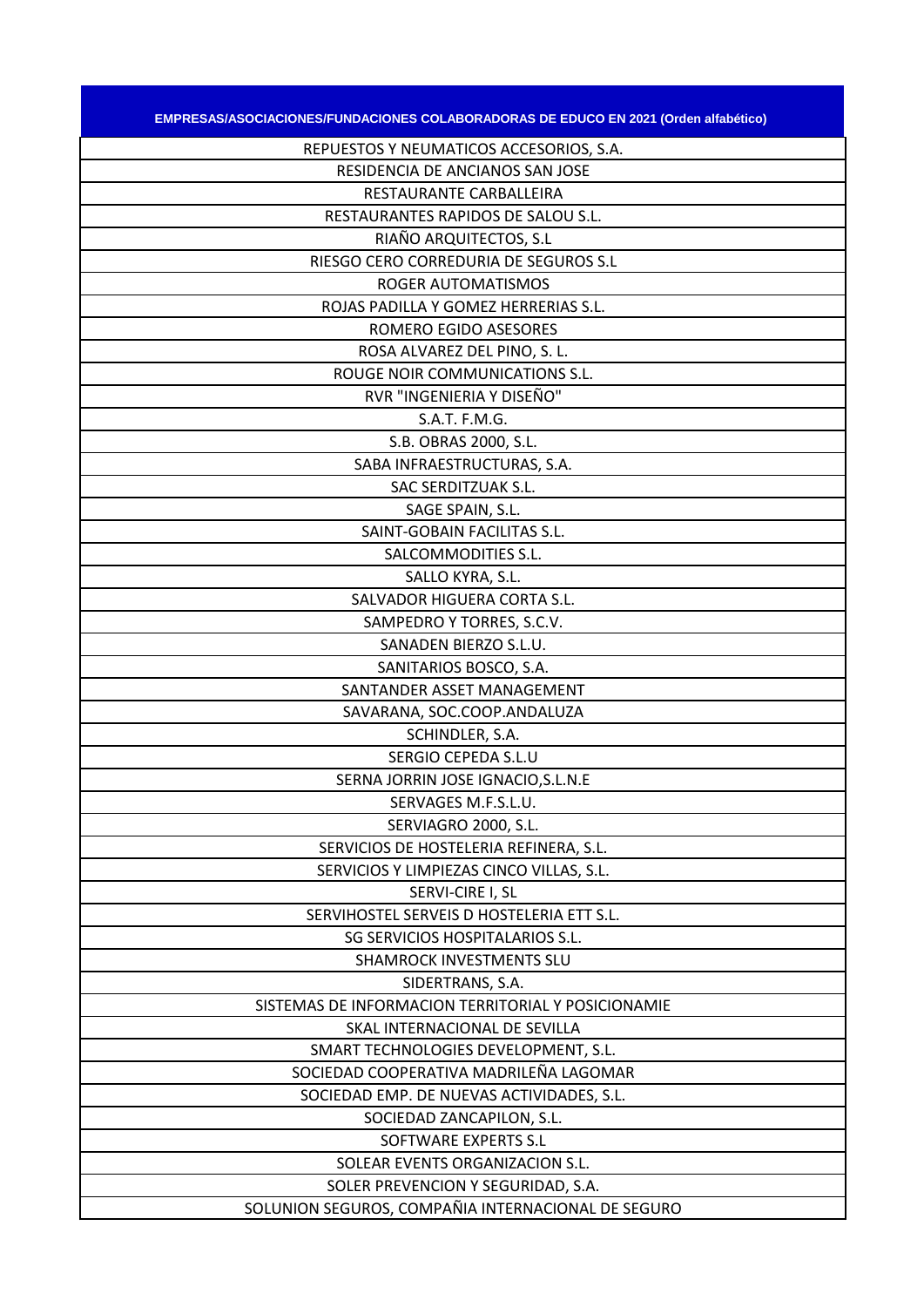| <u> EMPRESAS/ASOCIACIONES/FUNDACIONES COLABORADORAS DE EDUCO EN 2021 (Orden alfabético) </u> |  |
|----------------------------------------------------------------------------------------------|--|

| SOLVAY QUIMICA, S.L.                          |
|-----------------------------------------------|
| SONOSINTESIS S,A.                             |
| SPEAKERSLAB, S.L.                             |
| SSS TIENDA S.L.                               |
| <b>STAY 1, S.L.</b>                           |
| <b>SUAREZ FRIGO S.L.</b>                      |
| <b>SUKIYOMI WORKS S.L.</b>                    |
| SUMINISTROS GANADEROS DE TORRIJOS, S.L        |
| SUNWAY, S.L.                                  |
| SUPERMERCADO DEL MOTORISTA, S.L.              |
| SYNLAB DIAGNOSTICOS GLOBALES, S.A.            |
| T. MUÑIZ, S.A.                                |
| TALASUR, S.L                                  |
| TALLERES CARLOS GOMEZ, S L U                  |
| TALLERES DE EBANISTERIA INDUSTRIAL, S.A.      |
| TALLERES DICOR, S.L.                          |
| TALLERES ELECTRICOS ARMENTIA S.A.             |
| TALLERES F. GARCIA S.A.                       |
| TALLERES GERARDO DIAZ S.L.                    |
| TALLERES J. BANDA, S. L.                      |
| <b>TALLERES MORENO BARIO S.L</b>              |
| TARK MOVEL INSTALADORA S.L                    |
| TECNI OFFICE S.L.                             |
| TECNICA AERONAUTICA SEVILLA, S. L.            |
| TEGA TRANSPORT I GESTIO AMBIENTAL             |
| TEGDEMA, S.L.                                 |
| TEKRA INSTALACIONS S.L.                       |
| TELE ELDA S.A.                                |
| TEMEL S.A.                                    |
| TEMPE GRUPO INDITEX S.A.                      |
| TERIWFORES INVERSIONES SL                     |
| TERMIMEDIA GALICIA I MAS D MAS I, S.L.        |
| TERRAMAR CASTELLDEFELS, S.L                   |
| THP CERRAJEROS, S.L.                          |
| <b>TIMONTIUM</b>                              |
| TIPOGRAFIA ABADAL, S.L.                       |
| TITANIUM SOLUTIONS S.L.                       |
| TORNEO PARQUE CONTROL, S. L.                  |
| TRABUCO SALMAR 125 SL                         |
| TRANSALINETAS LOGISTIC SL                     |
| TRANSCORBERA OPERADOR DE TRANSPORTS, S.L      |
| TRANSMONTEJANO, S.L.                          |
| TRANSPORTE LOGISTICA VOL-VAL, S.L             |
| TRANSPORTES LA GALAICA BILBAO S.L.            |
| TRANSPORTES Y SERVICIOS MOYANO Y RAFAEL, S.L. |
| <b>TRESPORQUINCE S.L</b>                      |
| <b>TUSGSAL</b>                                |
| <b>ULABOX S.L.</b>                            |